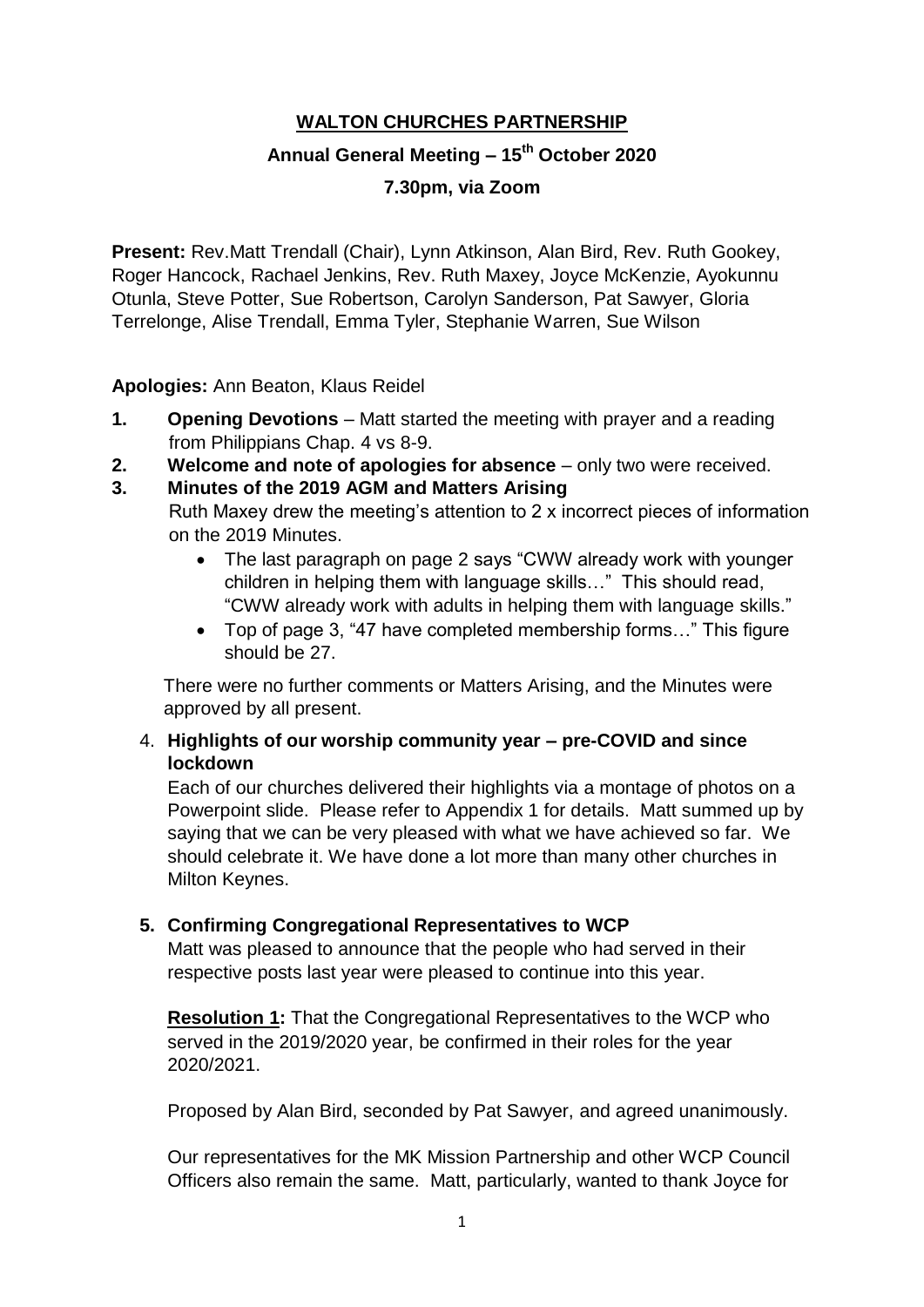doing such a great job in taking the Minutes for our WCP meetings, which are often quite complex and fast-moving events.

Matt wanted to declare that, after 4 years as Chair of the WCP Council, he has decided to 'step down' at or by the next AGM in 2021, and give someone else the opportunity to be Chair.

### 6. **Finance Update & Receipt of 2019 Accounts**

Emma explained her budget sheet. Up to the 31 December 2019, our total cash funds amounted to £108,808.78. After Receipts and Payments, our surplus for 2019 amounted to £13,220.07.

Our main source of income is the congregational shares. Our main payments are staffing costs plus housing costs related to Twinflower. Overall, we have done very well and, as WCP Treasurer, Emma is very happy with our situation.

Steve asked if Emma could say something about the recent Treasurers' meeting. Emma explained that all the church treasurers had met in September and looked at shares for next year. Ctk will receive up to a £4k rebate for 2019.

Matt commented that, unlike other churches, we have no dependency on lettings and fundraising. Therefore, Covid has not affected us financially as much as it has others. Matt wanted to minute his thanks to Emma for all of her hard work.

He was unsure whether David Harbey was happy to continue as Independent Examiner for next year, but would assume he was.

#### a. **Walton LEP Housing Ltd – approval of 2019 accounts**

Steve Potter explained that the WCP owns a company called Walton LEP to manage Twinflower. The accounts have to be approved by the AGM and then sent to Companies House.

 **Resolution 2:** That the WCP Council approves the LEP Housing Account for 2019.

- **Proposed by:** Sue Wilson, seconded by Lynn Atkinson, and agreed unanimously
- **b. Appointment of Treasurer and Independent Examiner**
- **Resolution 3:** That the WCP Council appoint Emma Tyler as our Treasurer for another year, and also David Harbey as our Independent Examiner.
- **Proposed by:** Ruth Maxey, seconded by Ruth Gookey, and agreed unanimously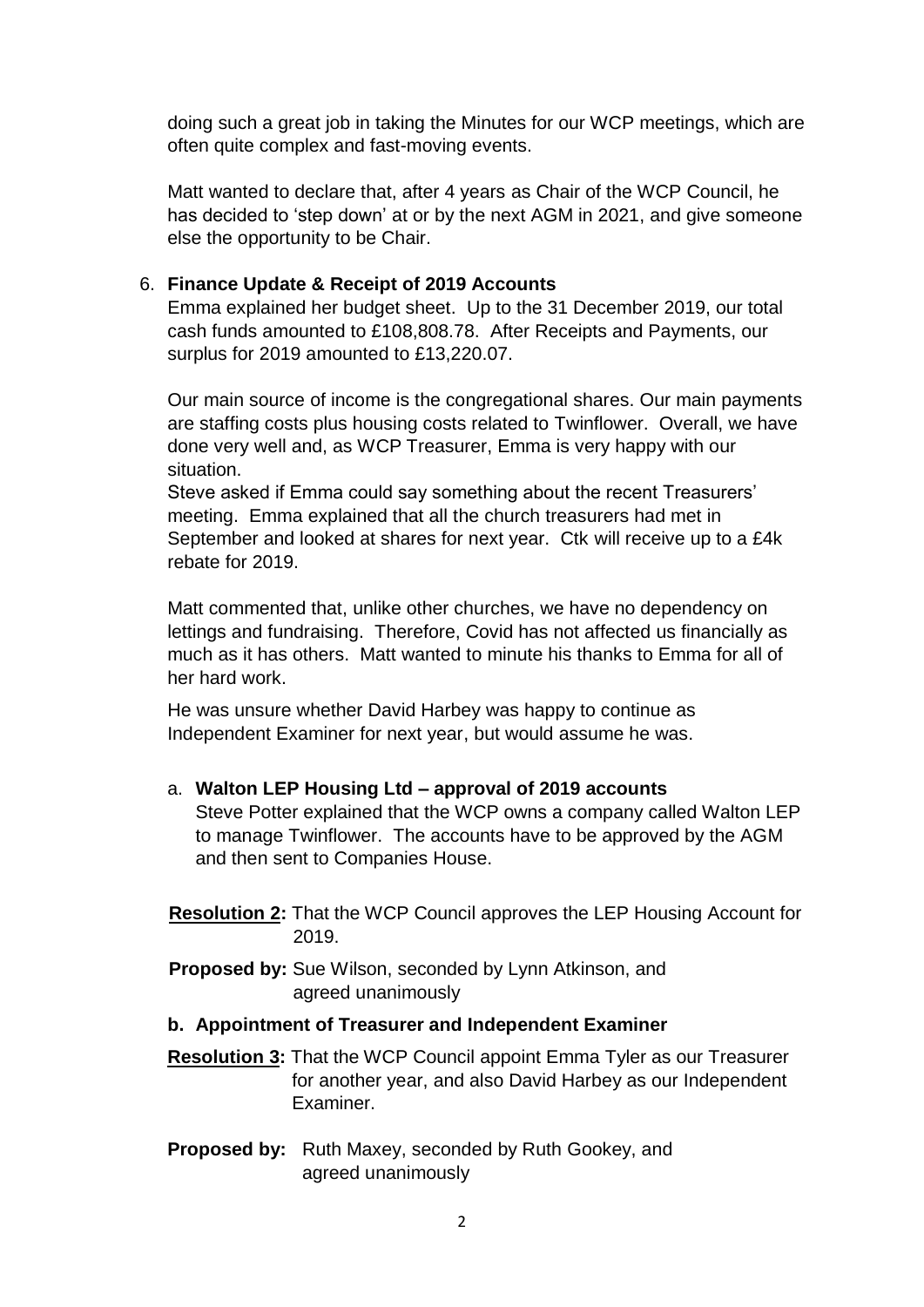**7. Safeguarding updates: appointment of Officer and Responsible Adults, and approval of current policy.**

Our current Safeguarding policy has to be re-written this year, so Rachael is currently working it on it. The WCP also have two new DBS checkers, Ayokunnu Otunla, and Joyce McKenzie.

The proposed training was unable to take place due to the arrival of COVID and the lockdown. There is training online but, unfortunately, several people are finding that the times of the training sessions are inconvenient e.g midmorning or late at night.

Ruth M. asked if we could have training as a group. Rachael replied that this was not possible. All new job descriptions have to be sent out, so Rachael has lots of 'chasing' and paperwork to do.

Matt asked Rachael if she was happy to continue as our lead for Safeguarding, for another year, and the reply was 'Yes'. Matt notified the meeting that our present Safeguarding policy now has a new appendix, concerning working online. This has been approved by the Diocese.

**Resolution 4:** That we approve our present Safeguarding Policy.

- **Proposed by:** Alise Trendall, seconded by Steve Potter, and agreed unanimously.
- **Resolution 5:** That Rachael Jenkins continues in her role as Safeguarding **Officer for another year.**
- **Proposed by:** Roger Hancock, seconded by Ayokunnu Otunla, and agreed unanimously.
- **Resolution 6:** That the WCP Council agrees to Ros Bird serving as the Responsible Adult for another year.
- **Proposed by:** Ruth Gookey, seconded by Ruth Maxey, and agreed unanimously.

# **8. Mission and Ministry updates**

#### **a. Eagle Farm Pioneer Post and future plans**

*In 2016* – the initiative to recruit for a Pioneer Minister, to serve on the new housing development of Eagle's Rest, received approval from the Diocese; *In 2018* – the new bishop instituted a new system of approving local projects. As a result, our efforts to recruit were undermined on two occasions;

*In 2019* - our efforts were given renewed hope by the support of the Milton Keynes Deanery. However, our initiative was then placed by the diocese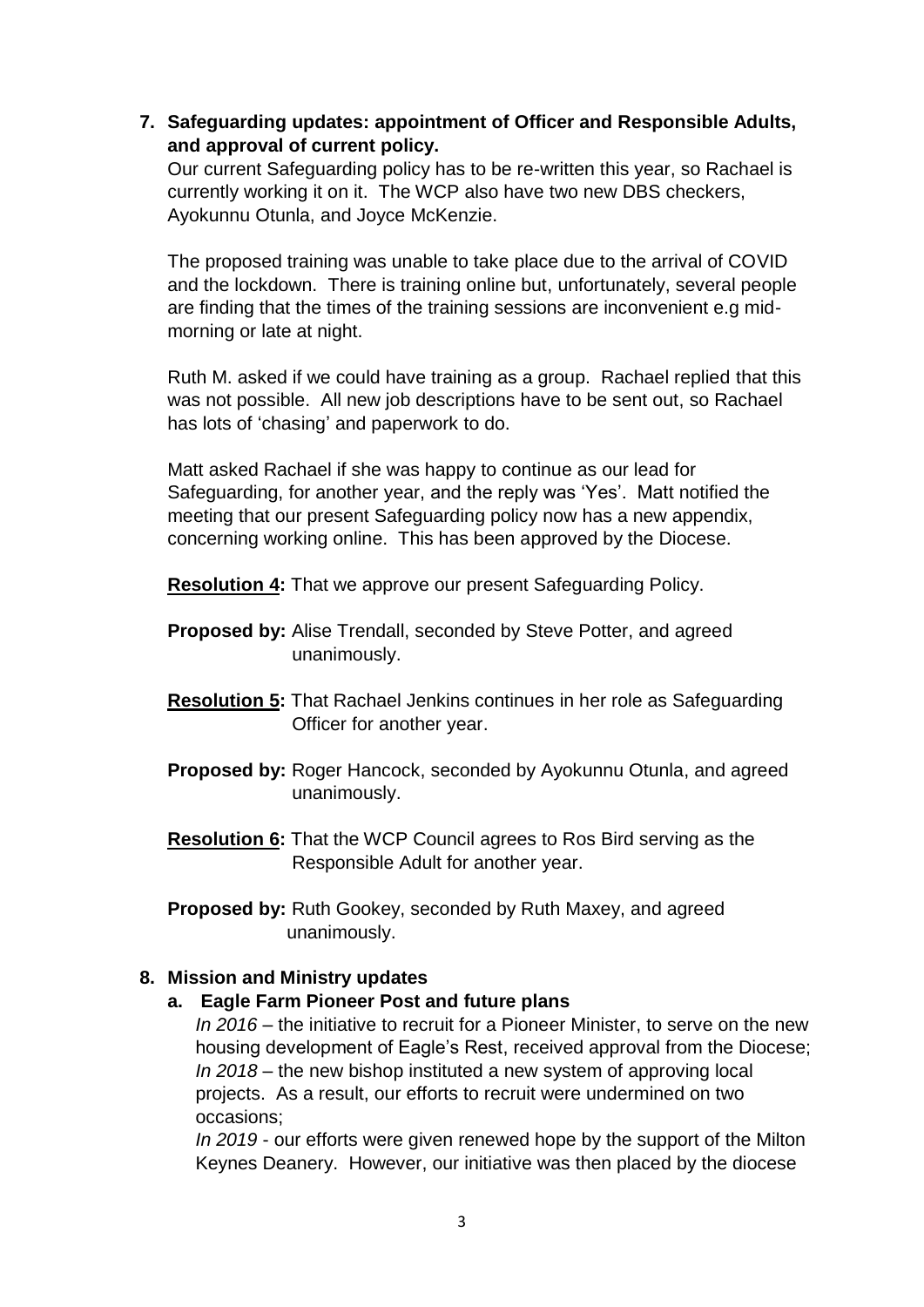into another stream. We put a great deal of time and effort in meeting a short deadline with a very long and complex application form for Staff Development Fund (SDF) money, and had signed off the application, only to be told that our funding was being cut by 10%. For the WCP, this meant that the project was no longer financially viable, and we felt that we had no option but to withdraw. The COVID crisis has also changed our community, so we were no longer sure this was the right project post-COVID. For Matt, especially, this has been a very painful time and costly process. Matt believes that we must pray for a group on Eagle Farm to come together with a passion to start a Christian community on their own patch. Then, hopefully, they will seek to join us to realise this initiative.

Alan asked if it was an option to approach the Methodist and Baptist churches to ask for a contribution to this project. While Matt appreciated the idea, the monies needed were too great. We need intensive investment over a considerable period of time to make it work.

Ruth M. commented that we had now passed the moment for this. Matt has been on an emotional rollercoaster, and we need to acknowledge the massive amount of work he has undertaken. In the future, things may change. Ruth believes that our lack of success was heaven-sent.

#### **b. Investing in Church Without Walls (CWW) through the 2020s**

Our priority is to sustain our present Pioneer Minister post currently filled by Ruth M., before committing to a new one. Therefore, we must ringfence some monies, possibly, £70k-£80k, for CWW into the 2020s. Ruth M. noted that, before the onset of the pandemic, in March this year, the Partnership had decided to support a part-time post for CWW. Now, plans may change. Future discussions have been 'parked' until the effects of the COVID crisis are clearer. However, we must be open to exploring new ways of church and leadership.

**c. Walton LEP's registration as a Charitable Incorporated Organisation** The initiative that all churches must register as charitable organisations started in 2011. Since then, the Sponsoring Denominations have been working to agree a model constitution which can be used by the 850 LEPs in the UK. The WCP are preparing a draft for the next Council Meeting in November. Joining as a CIO will consolidate our status as a legal entity. We need to agree two documents:

A Constitutional Agreement;

A Partnership Agreement;

plus appoint a team of Trustees over the next months, and have the status of our Baptist Pension Fund liability confirmed. Matt emphasised that churches must join the CIO by end of March 2021. Registration with the Charities Commission must be completed by the end of March 2021. We have been given the opportunity to have a session with a solicitor at a